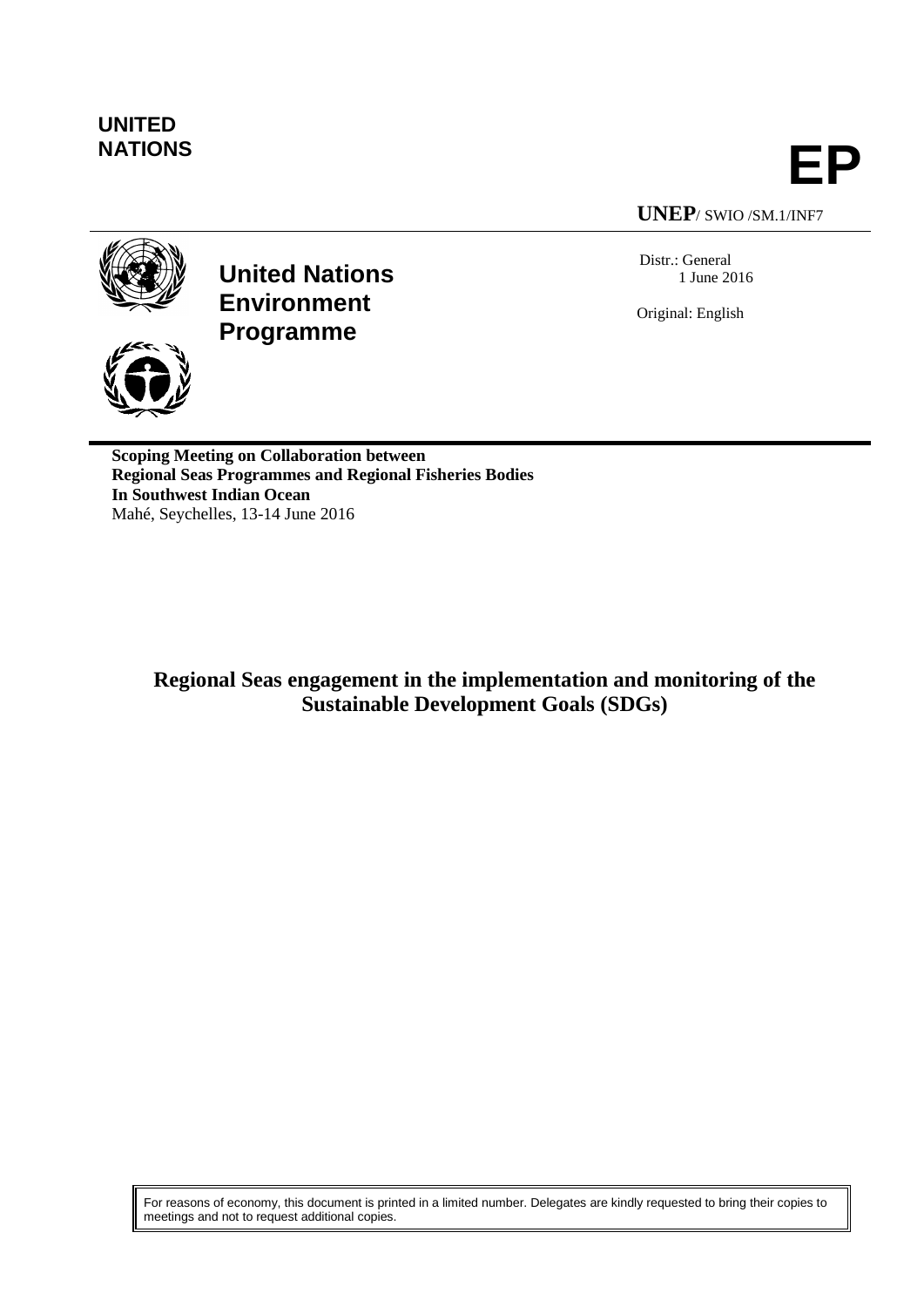# **I. BACKGROUND**

- 1. In the "The Future We Want" adopted at the Rio+20 Summit, the member States recognized "*that the development of goals could also be useful for pursuing focused and coherent action on sustainable development. We further recognize the importance and utility of a set of sustainable development goals (SDGs),….*." (paragraph 246), and resolved "*to establish an inclusive and transparent intergovernmental process on SDGs that is open to all stakeholders with a view to developing global sustainable development goals to be agreed by the United Nations General Assembly. The Open Working Group was established and was supposed to submit a report to the 68th session of the UNGA containing a proposal for sustainable development goals for consideration and appropriate action*…" (paragraph 248).
- 2. Driven by this document, the Open Working Group was formulated and produced a draft document to be adopted at the Post-2015 Summit in September 2015. The draft document is entitled "Transforming Our World: The 2030 Agenda for Sustainable Development" and to be further adopted by the General Assembly.
- 3. In the draft document, 17 Sustainable Goals and 169 associated goals are proposed, many of which are relevant to the work and scope of the Regional Seas Conventions and Action Plans. Among these, *inter alia*, the following goals are highlighted as those more closely relevant to the Regional Seas Conventions and Action Plans (RSCAP):

"*Goal 2. End hunger, achieve food security and improved nutrition and promote sustainable agriculture*

*2.4 By 2030, ensure sustainable food production systems and implement resilient agricultural practices that increase productivity and production, that help maintain ecosystems, that strengthen capacity for adaptation to climate change, extreme weather, drought, flooding and other disasters and that progressively improve land and soil quality*"

"*Goal 14. Conserve and sustainably use the oceans, seas and marine resources for sustainable development*

*14.1 By 2025, prevent and significantly reduce marine pollution of all kinds, in particular from land-based activities, including marine debris and nutrient pollution*

*14.2 By 2020, sustainably manage and protect marine and coastal ecosystems to avoid significant adverse impacts, including by strengthening their resilience, and take action for their restoration in order to achieve healthy and productive oceans*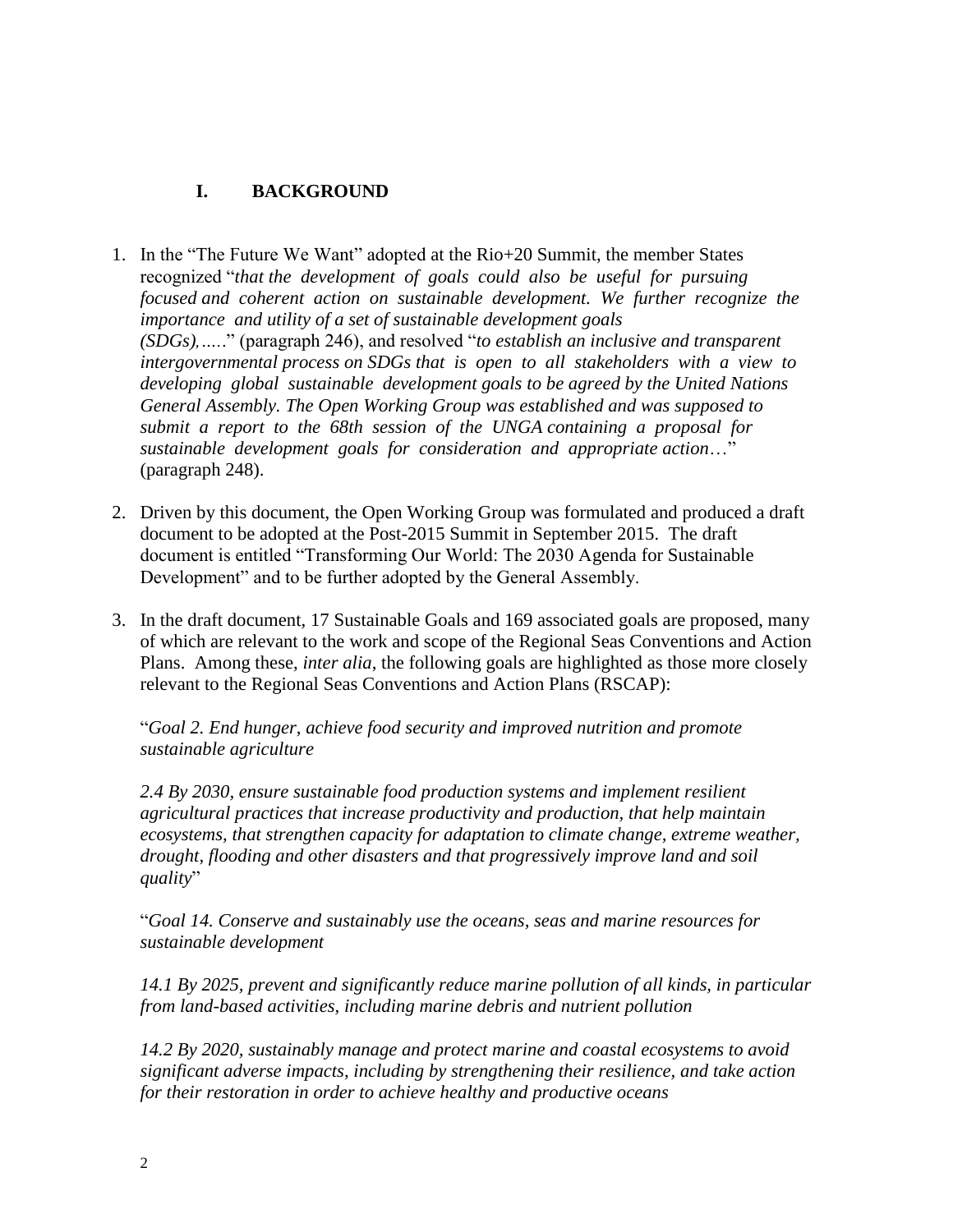*14.3 Minimize and address the impacts of ocean acidification, including through enhanced scientific cooperation at all levels*

*14.4 By 2020, effectively regulate harvesting and end overfishing, illegal, unreported and unregulated fishing and destructive fishing practices and implement science-based management plans, in order to restore fish stocks in the shortest time feasible, at least to levels that can produce maximum sustainable yield as determined by their biological characteristics*

*14.5 By 2020, conserve at least 10 per cent of coastal and marine areas, consistent with national and international law and based on the best available scientific information*

*14.6 By 2020, prohibit certain forms of fisheries subsidies which contribute to overcapacity and overfishing, eliminate subsidies that contribute to illegal, unreported and unregulated fishing and refrain from introducing new such subsidies, recognizing that appropriate and effective special and differential treatment for developing and least developed countries should be an integral part of the World Trade Organization fisheries subsidies negotiation (Footnote 2: Taking into account ongoing World Trade Organization negotiations, the Doha Development Agenda and the Hong Kong ministerial mandate)*

*14.7 By 2030, increase the economic benefits to Small Island developing States and least developed countries from the sustainable use of marine resources, including through sustainable management of fisheries, aquaculture and tourism*

*14.a Increase scientific knowledge, develop research capacity and transfer marine technology, taking into account the Intergovernmental Oceanographic Commission Criteria and Guidelines on the Transfer of Marine Technology, in order to improve ocean health and to enhance the contribution of marine biodiversity to the development of developing countries, in particular small island developing States and least developed countries*

*14.b Provide access for small-scale artisanal fishers to marine resources and markets*

*14.c Enhance the conservation and sustainable use of oceans and their resources by implementing international law as reflected in UNCLOS, which provides the legal framework for the conservation and sustainable use of oceans and their resources, as recalled in paragraph 158 of The Future We Want*"

4. The same draft document indicates that "*Governments have the primary responsibility for follow-up and review, at the national, regional and global levels, in relation to the progress made in implementing the Goals and targets over the coming fifteen years.*" (paragraph 47). It further outlines that *"[I]indicators are being developed to assist this work. Quality, accessible, timely and reliable disaggregated data will be needed to help with the measurement of progress and to ensure that no one is left behind.*" "*Data and*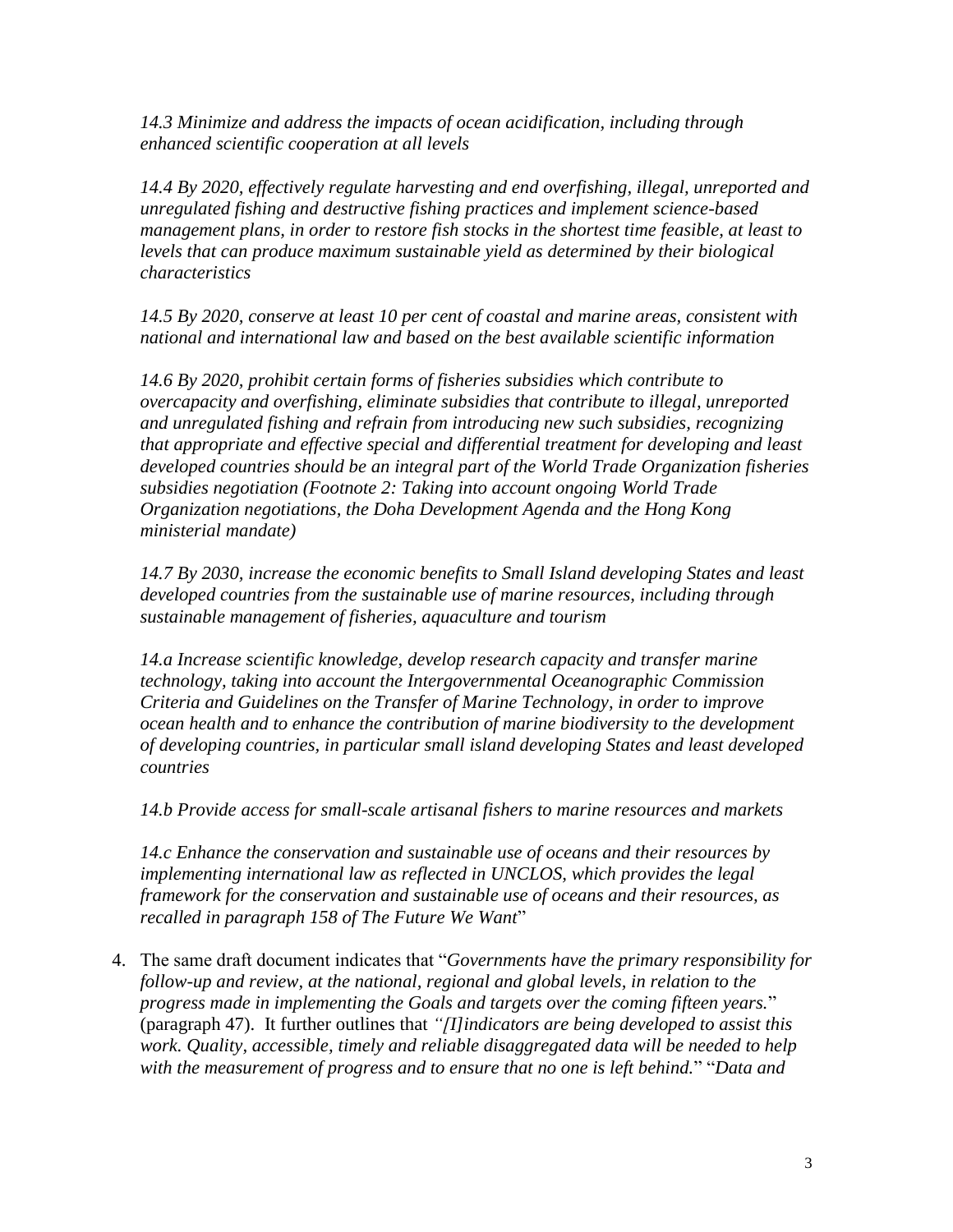*information from existing reporting mechanisms should be used where possible.*" (paragraph 48).

## II. RSEGIONAL SEAS CONVENTIONS AND ACTION PLANS AND SUSTAINABLE DEVELOPMENT

- 5. The UNEP Regional Seas Programme<sup>1</sup>, launched in 1974, is one of UNEP's most significant achievements in the past 40 years. It aims to address the accelerating degradation of the world's oceans and coastal areas through sustainable management and use of resources and by engaging littoral countries in specific actions to protect shared marine environments. It has accomplished this by stimulating the creation of regional seas programmes for sound environmental management coordinated and implemented by countries sharing a common body of water.
- 6. Today, more than 143 countries participate in 14 Regional Seas Conventions and Action Plans (Black Sea, Wider Caribbean, East Asian Seas, Eastern Africa, South Asian Seas, ROPME Sea Area, Mediterranean, North-East Pacific, Northwest Pacific, Red Sea and Gulf of Aden, South-East Pacific, Pacific, Caspian and West and Central Africa) established under the auspices of UNEP. Secretariats of seven of these regional seas programmes are administered by inter-governmental organisations or regional centres while the remaining seven are administered by UNEP. These regional seas programmes received financial and technical support from UNEP in the initial phases of development of an action plan and its initial implementation. There are other regional seas conventions and action plans under general UNEP coordination, and these are Northeast Atlantic, Baltic Sea, Arctic Ocean and Southern Ocean.
- 7. The Regional Seas programmes function through the implementation of Action Plans. In most cases, such Action Plans are underpinned with strong legal frameworks in the form of regional Conventions and associated Protocols addressing specific problems. In the Action Plans and in some cases in the Protocols, specific objectives and goals are defined for their member states and parties to collectively achieve. In some regional seas, thematic action plans exist and were agreed, such as regional marine litter action plans, regional action plans on land-based sources of pollution, regional contingency plans for accidental oil and chemical spills, and regional marine biodiversity action plans. In some regional seas, Strategic Action Programmes (SAPs) were agreed upon, mainly through the GEF funded projects. These thematic action plans and SAPs also clearly define regional objectives, goals and sometimes targets.

 $\overline{a}$ 

 $1$  The term "a regional seas programme" is used to denote a programme for specific regional seas, normally governed by Inter-Governmental Meetings of littoral states and, in some cases, by legally binding instruments, such as a framework convention and associated protocols. All regional seas programmes seek their programmatic activities in the Action Plans and supportive thematic action plans (such as marine litter action plans, LBS action plans, etc.). The terms "*UNEP Regional Seas Programme*" refers to the coordination programme of UNEP over UNEP-administered and non-UNEP-administered regional seas programmes. Currently, 18 regional seas programmes are participating in this coordination programme (see www.unep.org/regionalseas).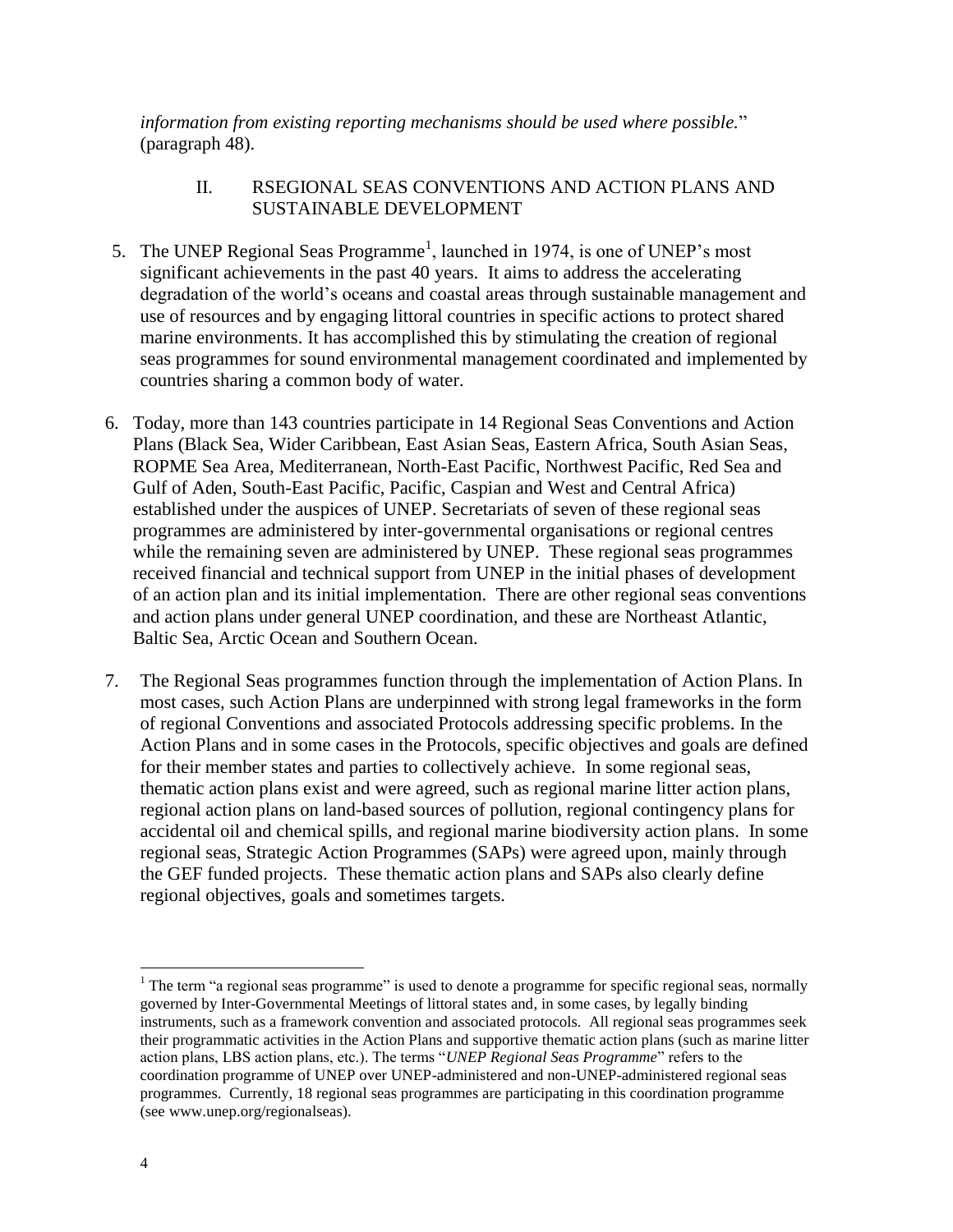- 8. Different regional Action Plans and associated legal instruments have varied scopes of action at regional and national levels depending the perceived and assessed issues and problems related to the regional seas environment, requiring different sets of action from one region to another. Generally speaking, many of the regional seas programmes were started based on the scope of the UNEP marine environment activities as defined by the UNEP Governing Council: The overall strategy to be followed was defined by UNEP's Governing Council as<sup>2</sup>:
	- *Promotion of international and regional conventions, guidelines and actions for the control of marine pollution and for the protection and management of aquatic resources;*
	- *Assessment of the state of marine pollution, of the sources and trends of this pollution, and of the impact of the pollution on human health, marine ecosystems and amenities;*
	- *Co-ordination of the efforts with regard to the environmental aspects of the protection, development and management of marine and coastal resources; and*
	- *Support for education and training efforts to make possible the full participation of developing countries in the protection, development and management of marine and coastal resources.*
- 9. Over the years when the regional seas programmes developed themselves by addressing regional or global emerging issues and needs, the scope of these programmes have also been modified. Many human and sector activities are considered to be pressure to degrade the marine environment, and in order to address the sources and threats to the degradation of the marine environment, the regional seas programmes started addressing the human activities identified to be significant from the perspective of the protection of the marine environment. Further by introducing the ecosystem approach, the member states and regional seas programmes recognised that the maintenance of the marine ecosystem functioning is related to economic and social benefits. Different regional seas programmes took different pathways for their own evolution, resulting in different programmes and their scopes. The Mediterranean Action Plan developed its Sustainable Development Strategy and its regional sustainable development has been monitored through sustainable development indicators. The East Africa regional seas programme introduced the blue economy concept and started working with other ocean sectoral organisations.

#### III. ENGAGEMENT OF THE REGIONAL SEAS CONVENTIONS AND ACTION PLANS IN SDGS

10. The "Transforming Our World" draft recommends the regional level follow-up as review as follows: "*Follow-up and review at the regional and sub-regional levels can, as appropriate, provide useful opportunities for peer learning, including through voluntary reviews, sharing of best practices and discussion on shared targets. We welcome in this respect the cooperation of regional and sub-regional commissions and organizations.* 

 $\overline{a}$ <sup>2</sup> UNEP. 1982. Achievements and Planned Development of UNEP's Regional Seas Programme and comparable programmes sponsored by other bodies. UNEP Regional Seas Reports and Studies No.1.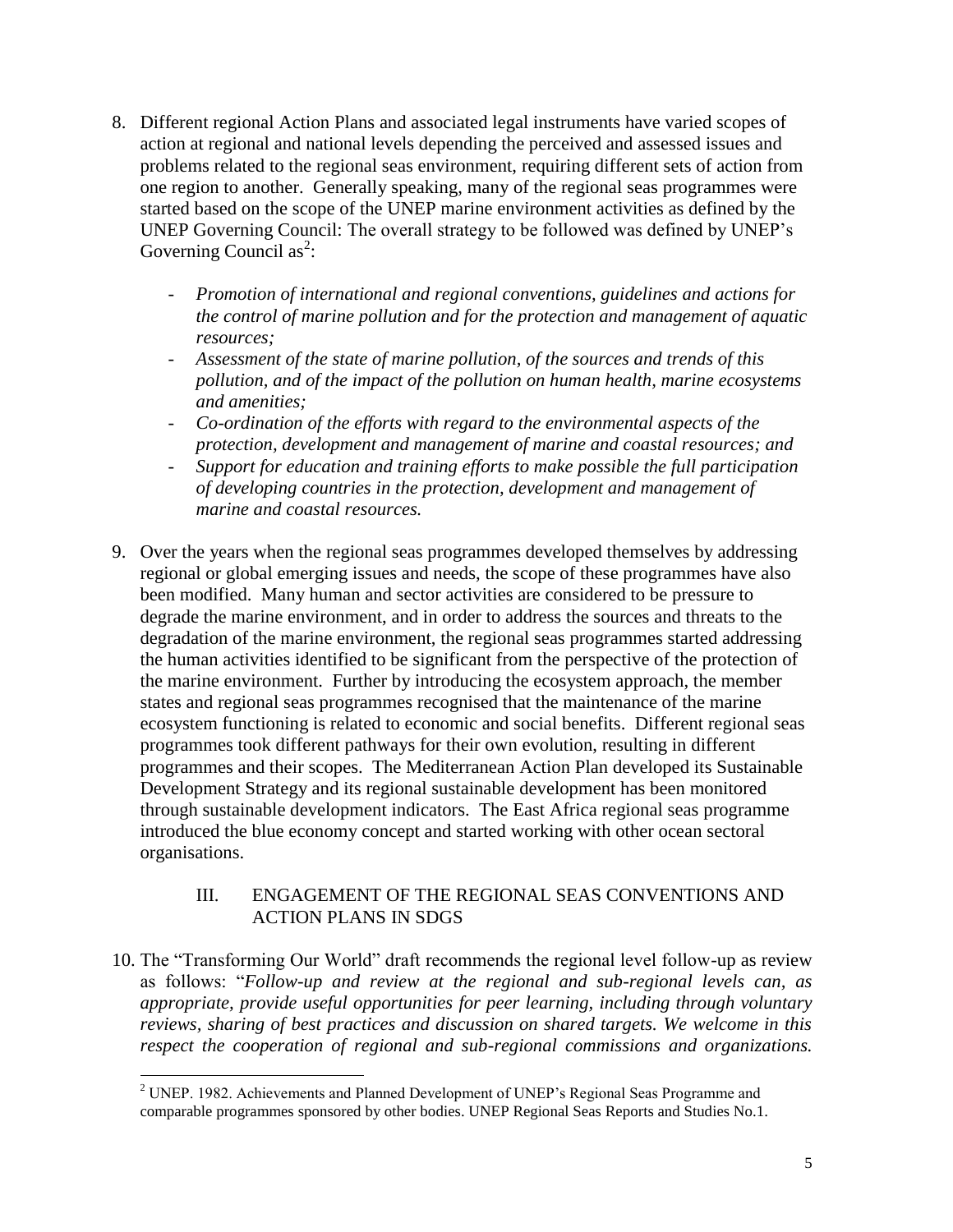*Inclusive regional processes will draw on national-level reviews and contribute to follow-up and review at the global level, including at the High Level Political Forum on sustainable development (HLPF).*" (Paragraph 80). Further paragraph 81 stipulates, "*Recognizing the importance of building on existing follow-up and review mechanisms at the regional level and allowing adequate policy space, we encourage all member states*  to identify the most suitable regional forum in which to engage. UN regional *commissions are encouraged to continue supporting member states in this regard."*

11. In order to implement the recommended regional follow-up and review, the regional seas conventions and action plans are encouraged to work in two areas: (i) internalising the SDGs in their strategic documents (Action Plans, thematic action plans and SAPs) and further implementing these documents through regionally coordinated national action; and (ii) coordinate the national monitoring of the SDGs through the regional monitoring and reporting mechanisms.

#### (i) Internalising SDGs

- 12. As discussed above, the regional seas programmes have developed various strategic documents, ranging from the Action Plans, thematic action plans, SAPs and National Action Programmes (in support of the SAPs). These documents engage and in many cases oblige the member States in achieving the objectives and goals clearly defined in them. In the implementation of these documents and its monitoring, each regional seas programme has its own institutional framework. The proposal is that the SDGs relevant to the scope and mandate of the regional seas programmes be incporated into the objectyives and goals of the strategic documents, so that the continuing implementation of the strategic documents by its member States automatically drives their implementation of the SDGs. By doing that regionally coordinated SDGs implementation by the member States and mutual assistance and effective external support would become possible.
- 13. The implementation of the strategic documents are to be reviewed by the existing regional seas institutional mechanisms. By incorporating SDGs into the strategic documents of the regional seas, the existing regional seas institutional frameworks should be able to review the implementation of the SDGs relevant to their scope and mandates.
- 14. As each regional seas programme has its own defined scope and mandate, it is suggested to carry out the review of the SDGs to see if the existing regional seas objectives and goals can easily tagged with SDGs that are considered to be relevant to the scope and mandate. Regional Seas programmes may choose to revise their strategic document or adopt a new document fully incorporating SDGs relevant to them.
- 15. Many of the SDGs may be considered to be outside the scope and mandate of the regional seas programmes. Among them regional seas programmes may decide to move the implementation of some of them by establishing partnership with relevant regional and/or international organisations. For example, fishery related SDGs, regional seas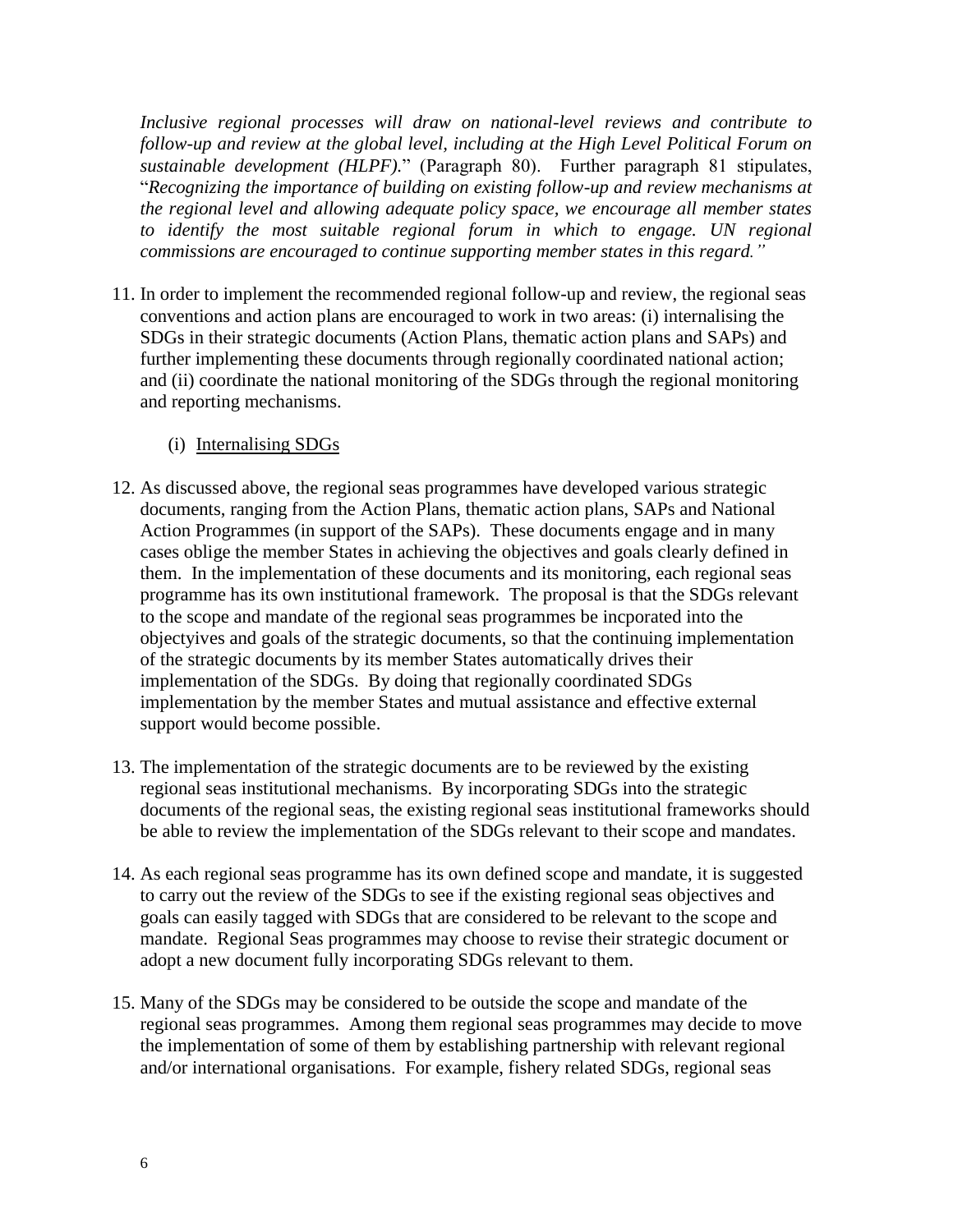programmes may work with regional fisheries bodies to jointly assist the member States in their implementation and monitoring.

- 16. If and when regional seas programmes so decide, the secretariats of the regional seas programmes will bring to their member states the issues of review of the SDGs vis-à-vis their strategic documents and objectives to explore the best modalities to internalise the SDGs. It is suggested that this consultation would take place within one year of adoption of the SDGs.
- 17. The review of the strategic document implementation should be strengthened based on the strong needs of the member States in the review of the SDG implementation and achievement.
- 18. Under the Partnership for Regional Ocean Governance (PROG), which UNEP has been leading together with Institute of Advanced Sustainability Studies and Institut du Développement Durable et des Relation Internationales, a project is being developed to support interested regional seas programmes in internalising the relevant SDGs, particularly those evaluated to be of priority by their members and assisting their members States in achieving these goals. PROG is calling for expression of interests in becoming "Pioneer regions" under this project.
	- (ii) Regionally harmonized SDG monitoring
- 19. As discussed in the "Transforming Our World", the UN member States will move to the definition of indicators to monitor the progress in the implementation of SDGs. The discussion of the indicators are ongoing and will be concluded at the Statistic Commission to be organised in March 2016.
- 20. The regional seas community already started compiling their existing regional seas based indicators, as summarized in "Measuring Success: Indicators for Regional Seas Conventions and Action Plans"<sup>3</sup>. Further UNEP organised the Technical Workshop on Selecting Indicators for the State of Regional Seas,  $30$  June  $-2$  July 2014, Geneva, Switzerland<sup>4</sup>. The workshop discussed possibility and feasibility of setting a coordinated and common set of indicators among the regional seas programmes and recommended to establish a Regional Seas Indicator Working Group. Then first meeting of the Working Group will meet on 23 October 2015, Istanbul, Turkey<sup>5</sup>. The coordinated and common stet of indicators should be linked with the World Ocean Assessment and the Transboundary Waters Assessment Programme and is supposed to be tied with the SDG implementation monitoring.

 $\overline{a}$ <sup>3</sup> http://apps.unep.org/publications/index.php?option=com\_pub&task=download&file=-Measuring success indicators.pdf

<sup>4</sup> See the workshop webpage:

http://www.unep.org/regionalseas/globalmeetings/Indicator\_RS\_meeting/indicator\_workshop.asp <sup>5</sup> See the meeting webpage:

http://www.unep.org/ecosystemmanagement/water/regionalseas40/40YearsofAction/IndicatorrRSMeeting-2015/tabid/1060470/Default.aspx